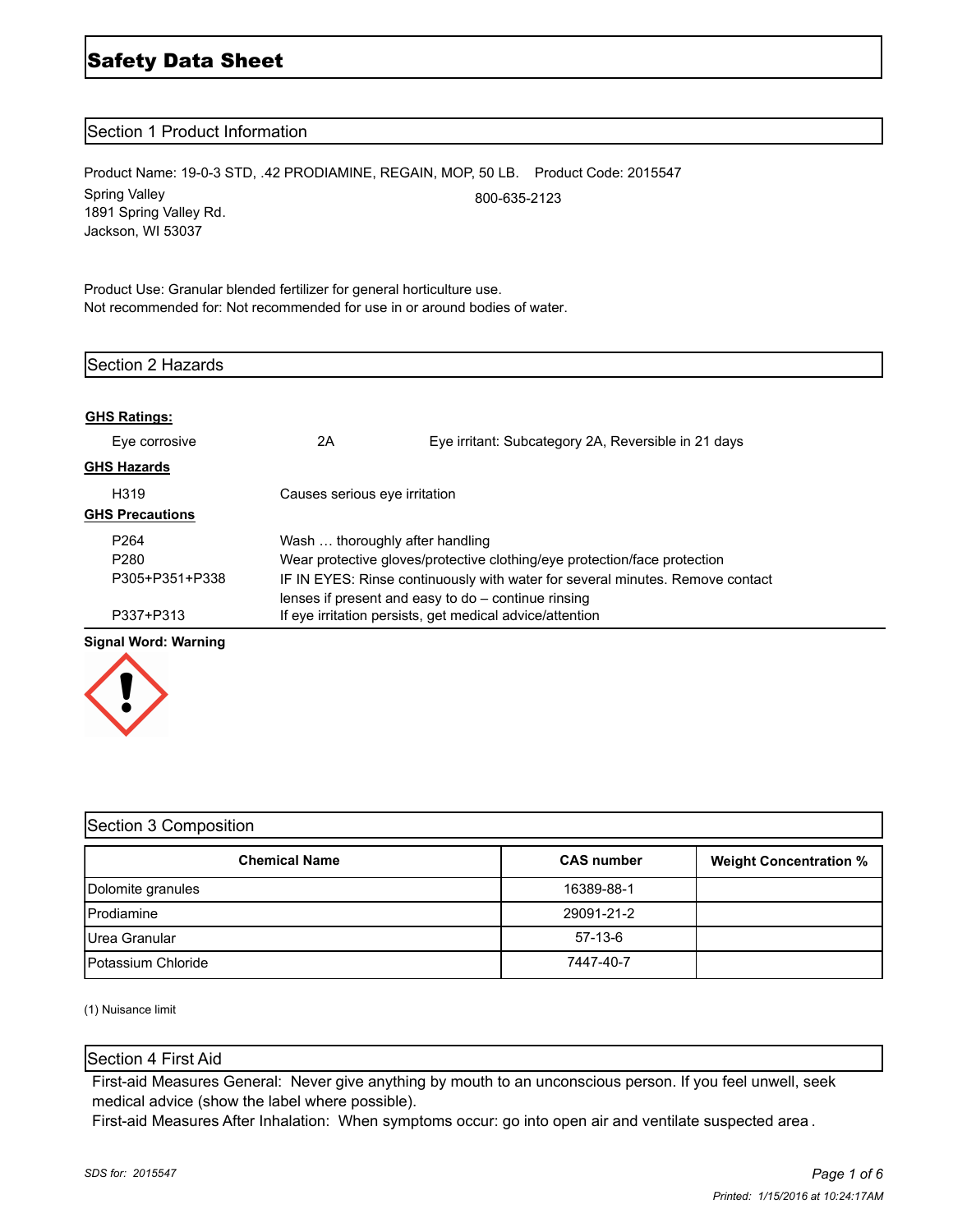First-aid Measures After Skin Contact: Remove contaminated clothing. Drench affected area with water for at least 15 minutes. First-aid Measures After Eye Contact: Rinse cautiously with water for several minutes . Remove contact lenses, if present and easy to do. Continue rinsing.

First-aid Measures After Ingestion: Rinse mouth. Do NOT induce vomiting. Obtain emergency medical attention. IF SWALLOWED: Immediately call a POISON CONTROL CENTER or doctor/physician. 4.2. Most important symptoms and effects, both acute and delayed

Symptoms/Injuries: Causes serious eye damage.

Symptoms/Injuries After Inhalation: Dust of the product, if present, may cause respiratory irritation after an excessive inhalation exposure.

Symptoms/Injuries After Skin Contact: May cause an allergic reaction in sensitive individuals . May cause skin irritation.

Symptoms/Injuries After Eye Contact: Causes serious eye damage.

Symptoms/Injuries After Ingestion: May be harmful if swallowed.

4.3. Indication of Any Immediate Medical Attention and Special Treatment Needed If medical advice is needed, have product container or label at hand.

Eye Contact: Flush eyes with plenty of water for 15 minutes. Contact physician if irritation persists.

Skin Contact: Wash with soap and water. Contact physician if irritation persists.

Drink plenty of water and contact physician.

General Advice: Iffi pottenttal ffior exposure existts reffier tto Sectton 8 ffior specffic personal prottecttve equipmentt

Mostt importtantt sympttoms and affiectts, botth acutte and delayed: Aside ffirom tthe inffiormatton ffiound under

Sectton 4 Firstt Aid and Indicatton offi immediatte medical attentton and specail ttreattmentt needed (below), any

addittonal importtantt sympttoms and effiectts are described in Sectton 11: Toxicology Inffiormatton

Indicatton offi any immediatte medical attentton and special ttreattmentt needed

Nottes tto Physician: No speciffic anttdottleeattmentt offi exposure should be directted att tthe conttrol offi

sympttoms and tthe clinical conditton offi tthe patten alve the Saffietty Datta Sheett, and iffi available, tthe productt

conttainer or label witth you when calling a poison conttrol centter or docttor, or going ffior ttreattmentt

| Section 5 Fire Fighting   |      |  |
|---------------------------|------|--|
| Flash Point: N/A          |      |  |
| LEL:                      | UEL: |  |
| <b>Extnguishing Media</b> |      |  |

Suitable Extnguishing Media: Alcohol ffioam, carbon dioxide, dry chemical, watter spray, ffiduse exttnguishing media appropriatte ffior surrounding ffire

Unsuitable Extnguishing Media: Do nott use a heavy watter sttream heavy watter sttream may spread burning ffire

#### **Special Hazards Arising From the Substance or Mixture**

Fire Hazard: Nott considered ffiammable butt may burn att high ttemperattures

**Explosion Hazard:** Productt is nott explosive

Reactvity: Hazardous reacttons will nott occur under normal condittons

#### **Advice for Firefghters**

**Firefightng Instructons:** Exercise cautton when ffighttng any chemical ffire

Protecton During Firefightng: Do nott entter ffire area witthoutt proper prottecttve equipmentt, including respirattory prottectton Other infiormaton: Do nott allow run-offi ffirom ffire ffighttng tto entter drains or watter coDesex nttaminatte equipmentt or matterials involved in pesttcide ffires

**Special Fire Fighting Procedures**: Protect eyes and skin from contact with smoke. Wear self contained breathing apparatus when fighting fires. Keep all nonessential personnel upwind form smoke. Contain runoff waters and consult with your local environmental agencies before disposal.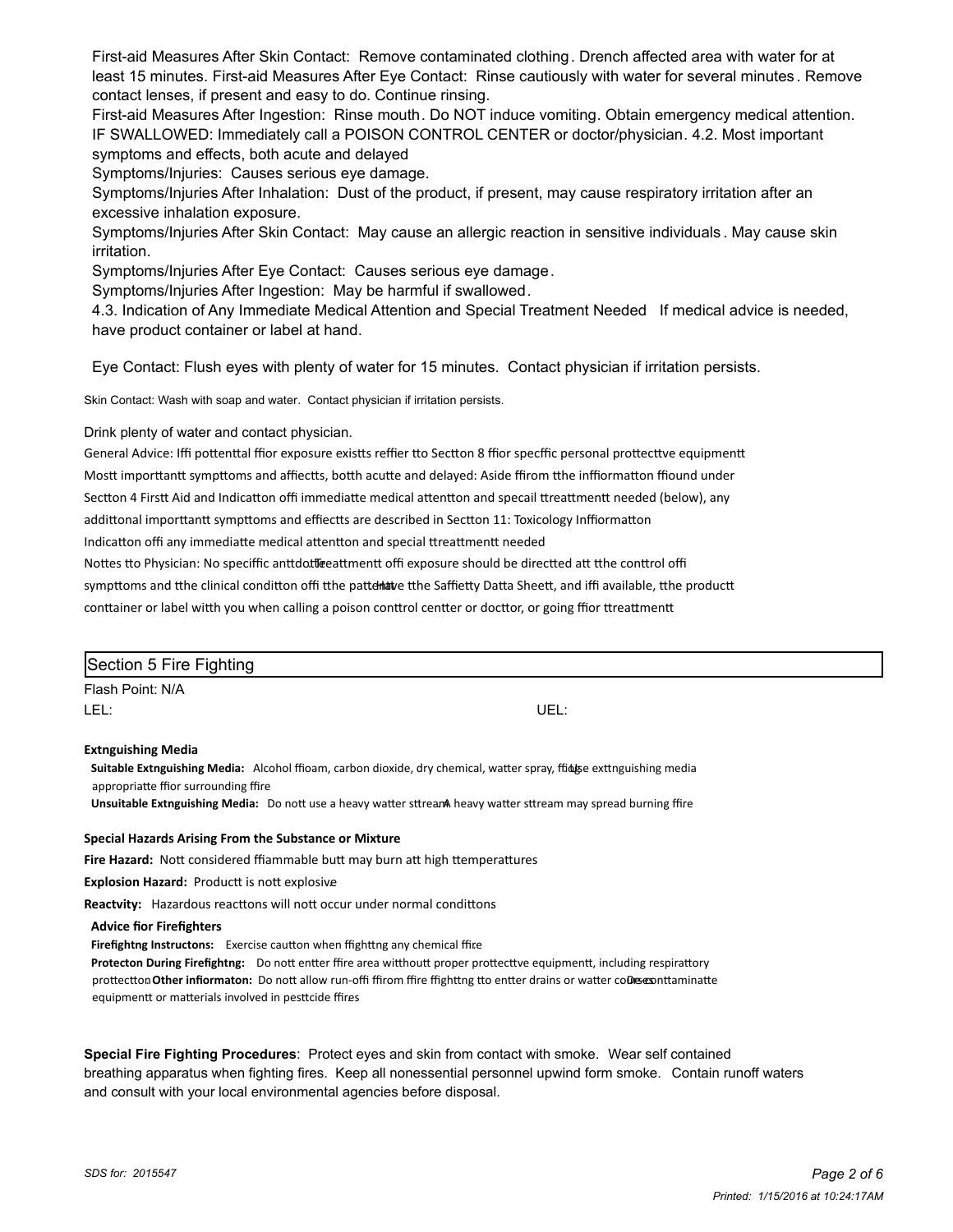# Section 6 Accidental Release Measures

Personal Precauttons, Prottecttve Equipmentt and Emergency Procedures General Measures: Handle in accordance witth good industtrial hygiene and saffietty practtce For Non-emergency Personnel Prottecttve Equipmentt: Use appropriatte personal prottectton equipmentt (PPE) Emergency Procedures: Evacuatte unnecessary personnel Evacuatte unnecessary personnel For Emergency Responders Prottecttve Equipmentt: Equip cleanup crew witth proper prottecttobse appropriatte personal prottectton equipmentt (PPE) Emergency Procedures: Venttlatte area Environmenttal Precauttons Preventt enttry tto sewers and public watters Metthods and Matterial ffior Conttainmentt and Cleaning Up For Conttainmentt: Conttain any spills witth dikes or absorbentts tto preventt migratton and enttry intto sewers or sttreams Metthods ffior Cleaning Up: Clear up spills immediattely and dispose offi wastte saffiely

Section 7 Handling and Storage

Precauttons ffior Saffie Handling

Hygiene Measures: Handle in accordance witth good industtrial hygiene and saffietty procedure sash hands and otther exposed areas witth mild soap and watter beffiore eattng, drinking, or smoking and again when leaving work. Do no eatt, drink or smoke when using tthis productt

Condittons ffior Saffie Sttorage, Including Any Incompattbilittes Sttorage Condittons: Sttore in a dry, cool and well-venttlatted plackeep conttainer closed when nott in use Incompattble Productts: Sttrong acidsStrong bases Sttrong oxidizers Sttorage Area: Sttore locked up

| Section 8 Exposure Control and Personal Protection |                                             |                              |                              |  |
|----------------------------------------------------|---------------------------------------------|------------------------------|------------------------------|--|
| Chemical Name / CAS No.                            | <b>OSHA Exposure Limits</b>                 | <b>ACGIH Exposure Limits</b> | <b>Other Exposure Limits</b> |  |
| Dolomite granules<br>16389-88-1                    | Not Established                             | Not Established              | Not Established              |  |
| l Prodiamine<br>29091-21-2                         | Not Established                             | Not Established              | Not Established              |  |
| HJrea Granular<br>57-13-6                          | $15$ mg/m <sup><math>\text{A}</math>3</sup> | Not Established              | Not Established              |  |
| l Potassium Chloride<br>7447-40-7                  | Not Established                             | Not Established              | Not Established              |  |

Emergency eye wash ffiounttains and saffietty showers should be available in tthe immediatte vicinitty offi any pottenttal exposure

Hand Protecton : Wear chemically resisttantt prottecttve gloves **Eye Protecton :** Chemical goggles or saffietty glasses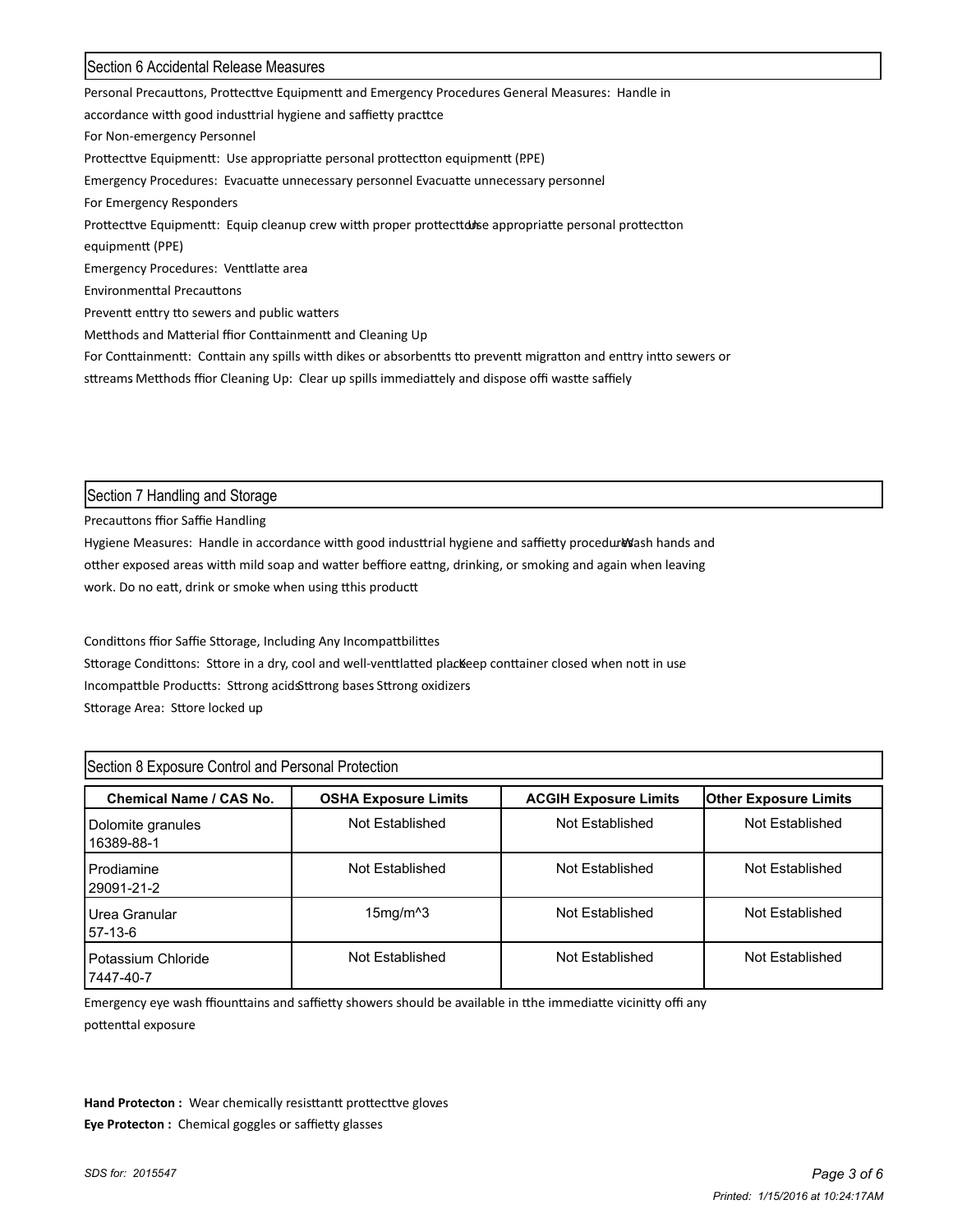# Respiratory Protecton : In case offi insufficientt venttlatton, wear suittable respirattory equipmentt Other Infiormaton: When using, do nott eatt, drink or smoke

# Section 9 Physical Properties

Blend of granular **Appearance Odor** Slightly earthy pellets. **Physical State** Solid Granular **Boiling Range** 1420 to 1500 °C

**Specific Gravity (SG)** 1.734 **Lbs VOC/Gallon Less Water** 0.00

#### Sectton 10 Sttabilitty and Reacttvitty

Reacttvitty: Hazardous reacttons will nott occur under normal condittons

Chemical Sttabilitty: Productt is sttable

Possibilitty offi Hazardous Reacttons: Hazardous polymerizatton will nott occ@ondittons tto Avoid: Directt

sunlightt Exttremely high or low ttemperattures

#### STABLE

Sttrong acids Sttrong bases Sttrong oxidizers

Not Applicable

Carbon oxides (CO, CO2). Sulffiur oxidesSilicon oxides.

Not Applicable

Hazardous polymerization will not occur.

Sectton 11 Toxicological Inffiormatton

|  | <b>Mixture Toxicity</b> |
|--|-------------------------|
|--|-------------------------|

**Component Toxicity** 7447-40-7 Potassium Chloride Oral LD50: 1,500 mg/kg (rat)

**Routes of Entry**: Skin and eye. May irritate open sores and wounds. May cause temporary eye irritation.

| <b>Skin Contact</b> | Eye Contact | Ingestion |
|---------------------|-------------|-----------|
|                     |             |           |

Not Applicable

#### **Effects of Overexposure**

| <b>CAS Number</b>                   | Description | % Weight | Carcinogen Rating |
|-------------------------------------|-------------|----------|-------------------|
| None                                |             |          | Not Applicable    |
| Sectton 12 Ecological Inffiormatton |             |          |                   |

Toxicitty Nott applicable

Persisttence and Degradabilitty Nott esttablished Bioaccumulattye Pottenttal Nott esttablished.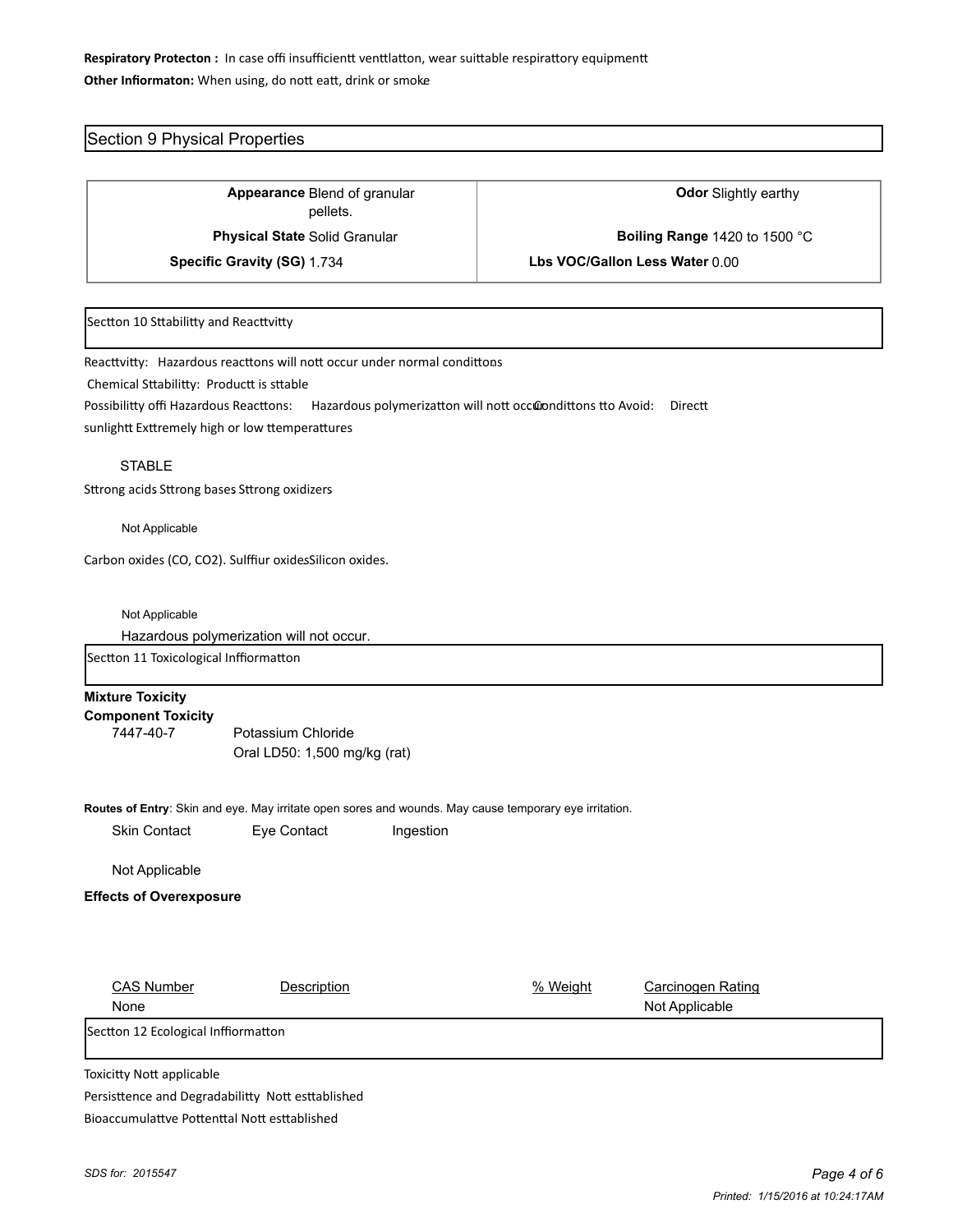#### **Component Ecotoxicity**

Urea Granular 96 Hr LC50 Poecilia reticulata: 16200 - 18300 mg/L 48 Hr EC50 Daphnia magna: 3910 mg/L [Static]

Sectton 13 Disposal Considerattons

Productt Disposal: Reuse productt iffi possible May be placed in household wastte

Conttainer Disposal: Nonreffillable conttaineDO NOT reuse or reffill tthis conttaineOffier ffior recycling iffi available.

Wastte Disposal Recommendattons: Dispose offi wastte matterial in accordance witth all local, regional, nattonal, and intternattonal regulattons

Sectton 14 Transporttatton

Proper Shipping Name ENVIRONMENTALLY HAZARDOUS SUBSTANCE, SOLID, N.O.S. Packing Group : III Identtfficatton Number: UN3077 Hazard Class: 9 Label Codes: 9

| Agency | <b>Proper Shipping Name</b> | <b>UN Number</b> | <b>Packing Group</b> | <b>Hazard Class</b> |
|--------|-----------------------------|------------------|----------------------|---------------------|
|        | Not Applicable              |                  |                      |                     |

Section 15 Regulations

This product does not contain any chemicals known to State of California to cause cancer, birth defects, or any other reproductive harm.

| <b>Country</b> | <b>Regulation</b>           | <b>All Components Listed</b> |
|----------------|-----------------------------|------------------------------|
| <b>USA</b>     | SARA Title III Not listed   | Nc                           |
| <b>USA</b>     | TSCA All listed or exempted | No                           |

Section 16 Other Information

# **Hazardous Material Information System (HMIS) National Fire Protection Association (NFPA)**



**HMIS & NFPA Hazard Rating Legend \* = Chronic Health Hazard 0 = INSIGNIFICANT 1 = SLIGHT 2 = MODERATE 3 = HIGH** Special



The information herein is provided in good faith and believed to be accurate as of the effective date shown above . However, no warranty, express or implied, is given. Regulatory requirements are subject to change and may differ between various locations. It is the buyer's/user's responsibility to ensure that his activities comply with all federal, state, provincial or local laws. The information presented here pertains only to the product as shipped . Since conditions for use of the product are not under the control of the manufacturer, it is the buyer's/user's duty to